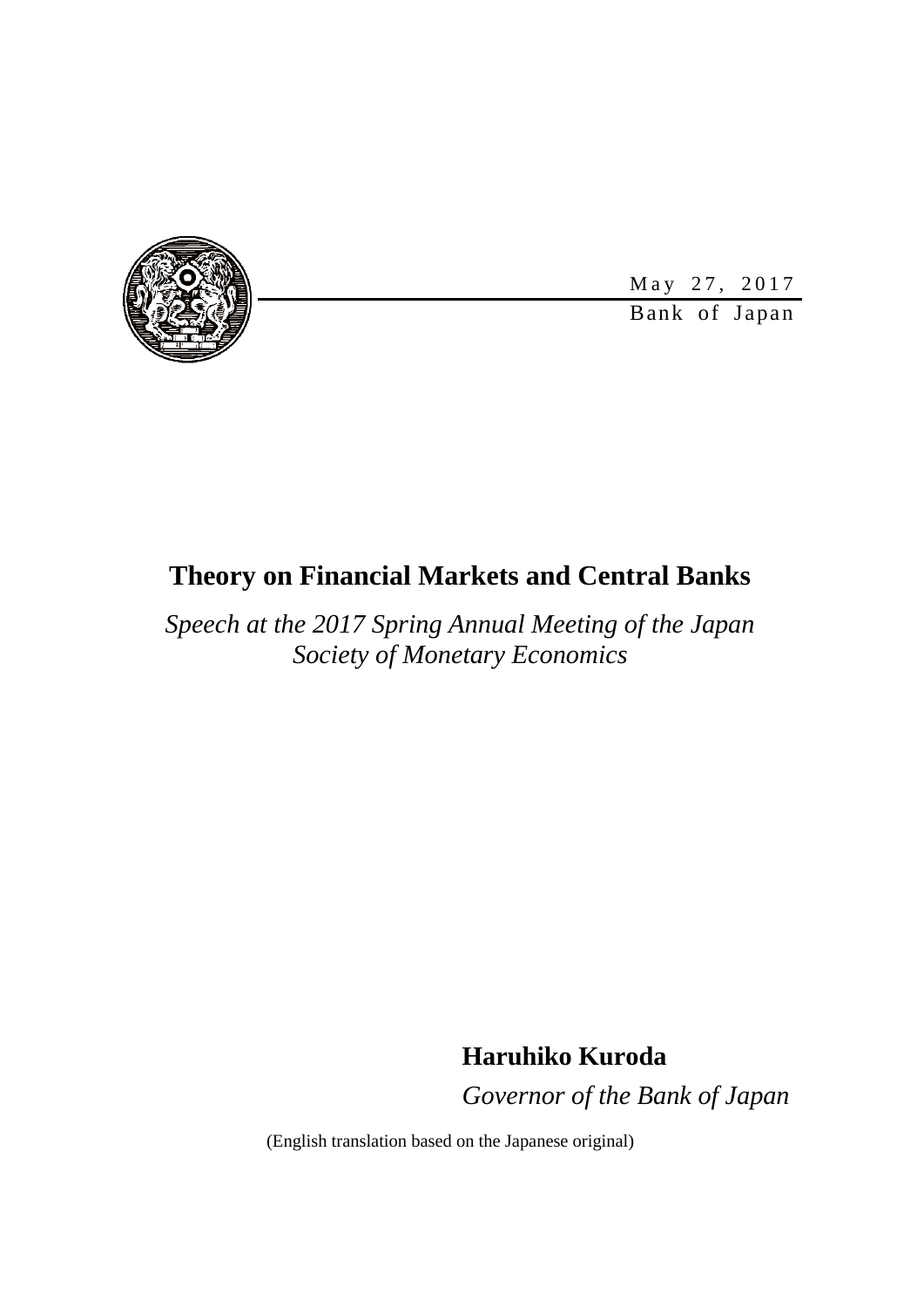#### **Introduction**

It is a great honor to be invited to the 2017 Spring Annual Meeting of the Japan Society of Monetary Economics.

Today I would like to speak about financial markets. What immediately comes to mind when hearing the term financial markets are stock prices and foreign exchange rates, which are discussed on a daily basis in newspaper articles and news reports, and firms and individual investors are very familiar with the markets. At the same time, however, it can be said that once the discussion touches on the specific structures of transactions and pricing mechanisms, as well as interest rates, securities, and derivatives transactions, topics on financial markets turn out to be increasingly technical and require more expertise.

Over the years, I have been involved with financial markets in various positions. At the Ministry of Finance, I had daily contact with the foreign exchange markets as Japan's foreign exchange authority. At the Asian Development Bank (ADB), it raised funds necessary for development finance by issuing bonds in global financial markets. Currently at the Bank of Japan, I am deeply involved with financial markets as the Bank conducts monetary policy with a mission of ensuring price stability. Specifically, the Bank decides the guideline for market operations at Monetary Policy Meetings, which are held eight times a year, taking account of developments in economic activity and prices as well as financial conditions, with a view to achieving price stability. Based on this guideline, the Bank conducts daily market operations, such as purchases of financial assets including Japanese government bonds (JGBs) in the financial market. Apart from that, the Bank is involved in many facets of financial markets, including enhancing market infrastructures, collecting and releasing market-related data, and operating settlement infrastructure.

Through those experiences, I have always felt that financial markets are a place where theory and reality interact. For example, the pricing mechanisms of stock prices and foreign exchange rates are relatively suited to theoretical analyses, reflecting the characteristics that a great deal of data are continuously produced in financial markets. In fact, all of you here today and those in academia have brought about developments in theory on financial markets and have facilitated a better understanding of the markets. On the other hand,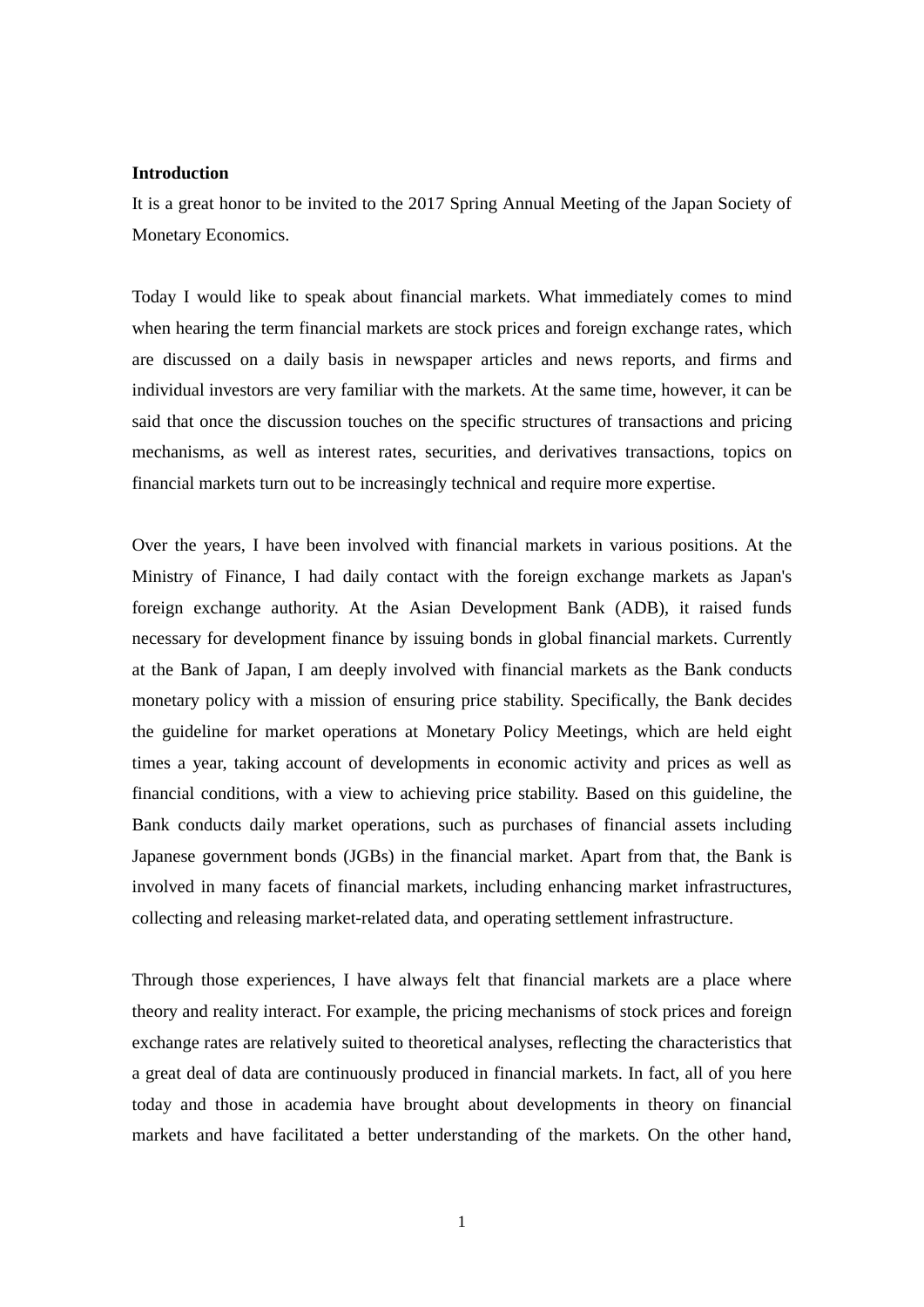market prices are determined through the activities of a broad variety of participants such as those with financing needs, fund managers, and policy makers. There are cases where financial markets move in line with theory, but it is not uncommon that they do not. Filling in the divergence between theory and reality might lead to the formation of new theory which enables market participants' behavior to be explained rationally.

In this way, financial markets have continued to develop with theory and practice stimulating each other. Today, bearing this point in mind, I will attempt to provide a bridge between theory and practice, in discussing theory on financial markets and touching on the reality of the markets from the perspective of central banks.

#### **I. Traditional Theory on Financial Markets**

I would like to commence by talking about traditional theory on financial markets. Prices in financial markets are determined as a result of a diverse range of participants trading various assets and instruments. Two fundamental theories are widely shared regarding valuation and pricing in financial markets.

#### *Intrinsic Values*

First is that prices are formed in the markets based on the intrinsic economic value of assets and instruments that are traded, so they are theoretically explicable. For asset pricing, the present value of expected future cash flow of financial assets is believed to be a starting point. For example, in the stock markets, it is typically considered that "share prices are determined by the present value of the firms' future profits." Long-term interest rates formed in the bond markets are, in principle, considered to be "averages of expected future short-term rates," and theory has been formed where term premiums are taken into account. It is believed that in the foreign exchange markets, the so-called purchasing power parity, with which "fluctuations in foreign exchange rates in the long term reflect differences in inflation rates at home and abroad," provides a reference value.

Nevertheless, actual financial markets are affected by many other factors; therefore, short-term market developments cannot be completely explained based on the theory I have just described, and even taking into account developments during a longer period, the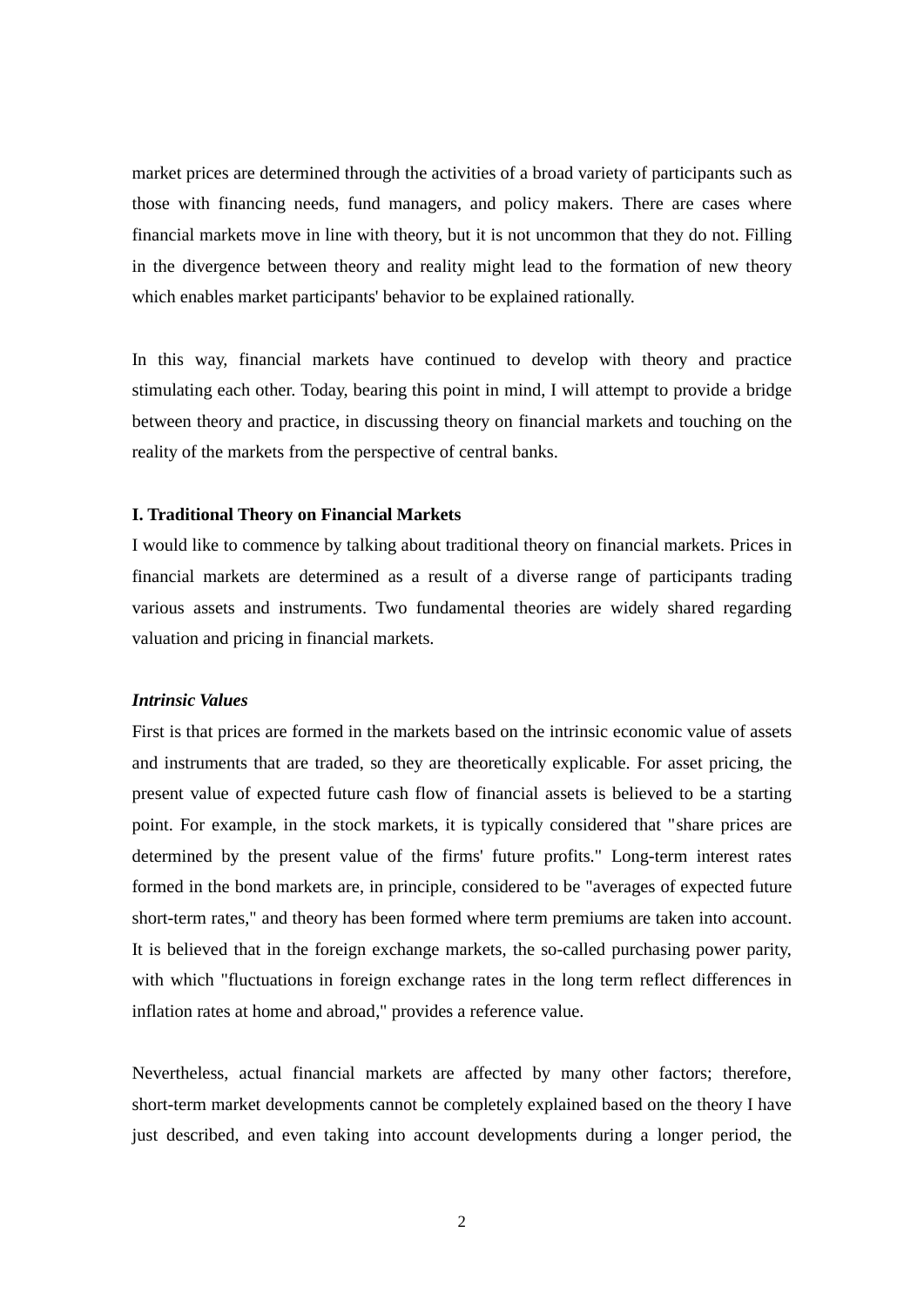degree of applicability and explanatory power differ. That being said, I think that the significance of the theory based on intrinsic economic values is recognized as being the foundation or the starting point of valuations and analyses of market prices. Furthermore, if divergences between theoretical value and market prices continue over a long period, analyses on the cause of those divergences are thought to have important meaning in both theory and practice.

## *Efficient Markets*

The second understanding is that prices formed in fair and transparent financial markets do not leave opportunities for arbitrage between instruments and between markets. If a clear arbitrage opportunity is left unexploited, someone is most likely to take advantage of that opportunity to gain profits, thereby bringing about a price correction. Assuming the presence of private economic agents in pursuit of profits, this understanding is quite reasonable.

Of course, this understanding is based on the following strong premises: (1) investors behave rationally, and (2) information that would affect prices becomes available instantly and there is no information disparity in the markets. Therefore, it is not difficult to find cases where this understanding is not applicable in reality. However, I feel that this theory is significant in that it provides the basic perspectives for the functioning of financial markets. Supposing that an arbitrage opportunity is apparently present, the theory would be the basis for discussions on issues such as why that occurred, whether the market is just taking time to adapt and adjust and an autonomous adjustment can be expected, and whether the situation should be artificially corrected by implementing some sort of measures.

## **II. Mutual Feedback with the Actual Markets**

The significance of traditional theory on financial markets is generally accepted not only in academia, but also among many market participants. However, as I have mentioned, there are quite a few phenomena in actual financial markets for which such theory might not provide a satisfactory explanation. It is believed these difficulties are attributable to various factors; three of which I will explain now.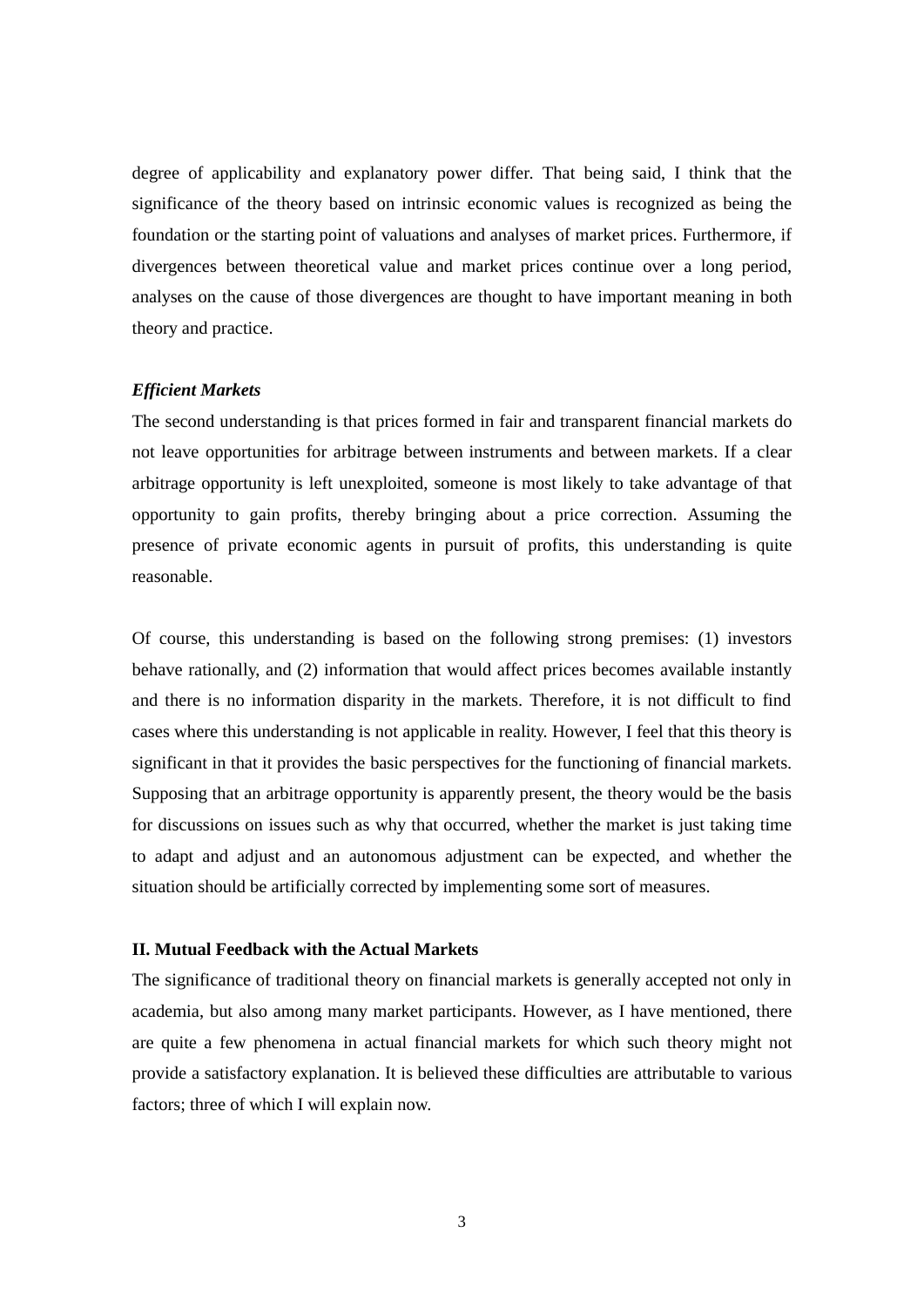## *Difficulties in Utilization of Market Data*

Practical hurdles are one of the factors that make it difficult for traditional theory to be fully adopted. In relation to asset prices, there often are constraints in utilizing data in practice. Specifically, expected inflation rates and term premiums included in long-term interest rates are not directly observable, even though they are widely accepted concepts. Estimated figures should be seen with a considerable margin as there is no consensus on modeling and formulation.

In addition, there are cases where data availability is a high hurdle in practice. Apart from data that are not observable, which I have just described, there are those that are not collected, those that are regarded as private information and are not for general use, and those that are hidden and therefore their usefulness is not known.

On this point, it should be noted that, against the background of the evolution of information processing technology such as natural language processing, image recognition, and machine learning, as well as improvements in the performance of computers, a trend towards utilizing types of information that was not expected and vast data for investment decisions and market analyses has started to become widespread.<sup>1</sup> It is expected that in the future more information will become available for utilization and will facilitate enhancements in market efficiency, accompanied by initiatives for ensuing privacy and information security.

## *Anomalies in the Markets*

1

It has been well known that, as long as it can be assumed there are efficient markets that do not leave arbitrage opportunities unexploited and there are rational investors, phenomena referred to as anomalies that are not rationally explainable can be observed in financial markets. Some of them are market development matters: the calendar effect that finds regularity in market developments according to the specific month or the day of the week, and the small-firm effect that indicates a tendency of difference in expected returns by market value. There are also other anomalies that are to a certain extent understandable as

<sup>&</sup>lt;sup>1</sup> Haruhiko Kuroda (2017), "AI and the Frontiers of Finance," Remarks at the Conference on AI and Financial Services/Financial Markets, Bank of Japan.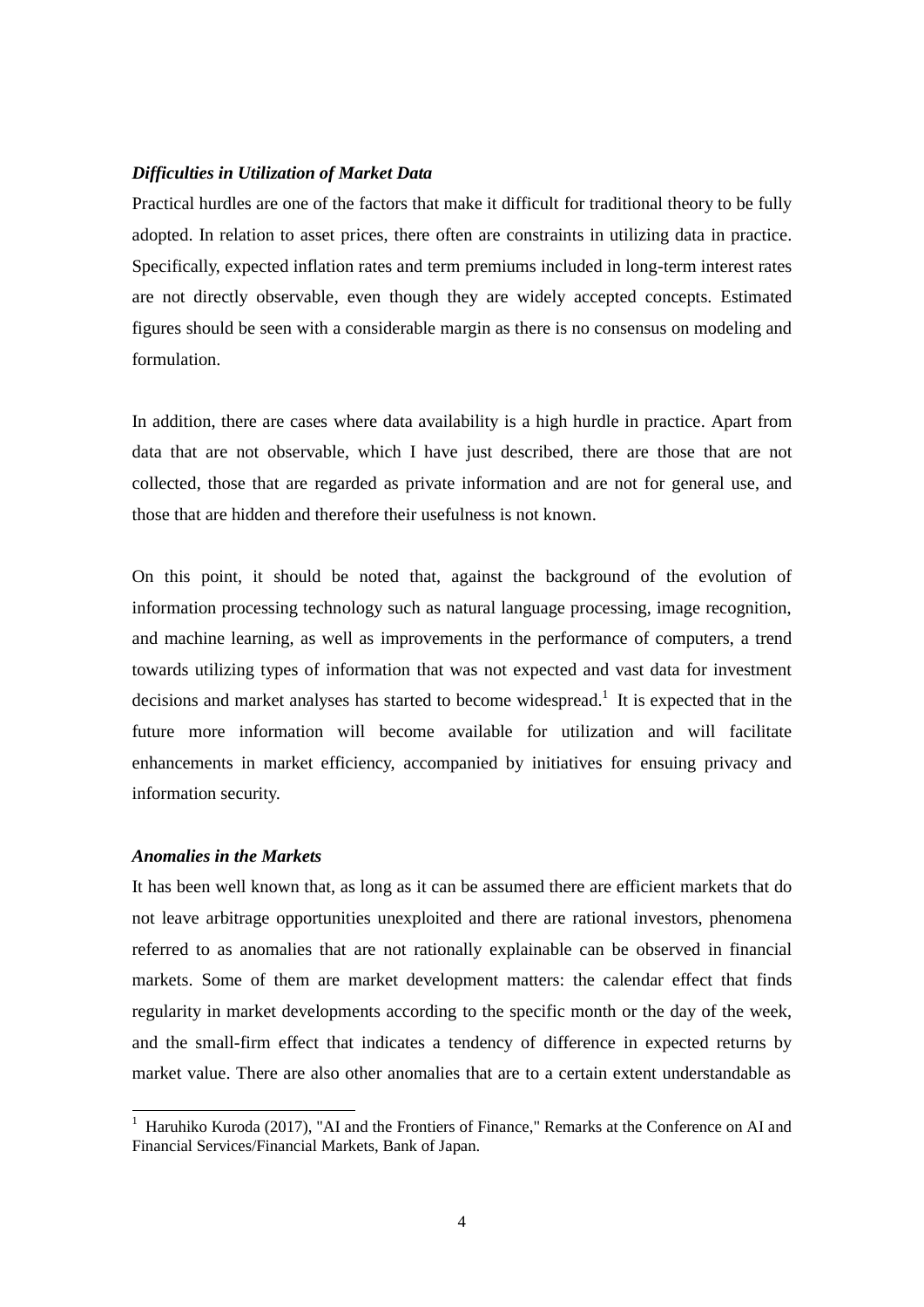investor psychology, such as "investors' expectations tend to be biased by their past experiences" and "investors' risk appetite could vary significantly depending on their performances up to that point." There are some fields where instead of being simply regarded as irrational phenomena, an interdisciplinary approach using, for example, psychology, has led to the creation of new theory, such as behavioral economics.

#### *Changes in Market Structure*

Apart from daily price movements in the markets, how to identify structural changes including market infrastructures and to incorporate them into analyses has long been an issue. On this point, from the perspective of a practitioner, I feel that there are fields in which, even with an evident structural change, it is difficult to receive support from a systematic theoretical approach, in part due to the high level of expertise required to correctly recognize the relevant facts.

For example, as trading through electronic platforms has become mainstream, along with the significant decrease in trading through human brokers such as floor and telephone trading, the time required for the execution of each market transaction has shortened dramatically. Under these circumstances, the execution of transactions based on algorithms has become widespread and the weight of high-frequency trading has been increasing in some markets. On the other hand, some institutional investors such as sovereign wealth funds and pension funds, in addition to traditional financial intermediaries and investment trusts, have increased their presence as market participants; as a result, there is a possibility that investment styles have become diversified and the time span for returns has lengthened.

Although there is no question that these structural changes are exerting some sort of effects on pricing mechanisms in the markets, it is not easy to gain a quantitative grasp of the degree of those effects, even if it is possible to give a qualitative explanation. Furthermore, even if the existence of those effects is recognized, there are often diverging views on the degree of their significance including regarding assessments of their sustainability. Be that as it may, such a viewpoint on changes in market structure often serves as important clues for analyzing phenomena that are difficult to explain, such as when prices follow unusual patterns. Moreover, from the perspective of policy makers, it is considered highly important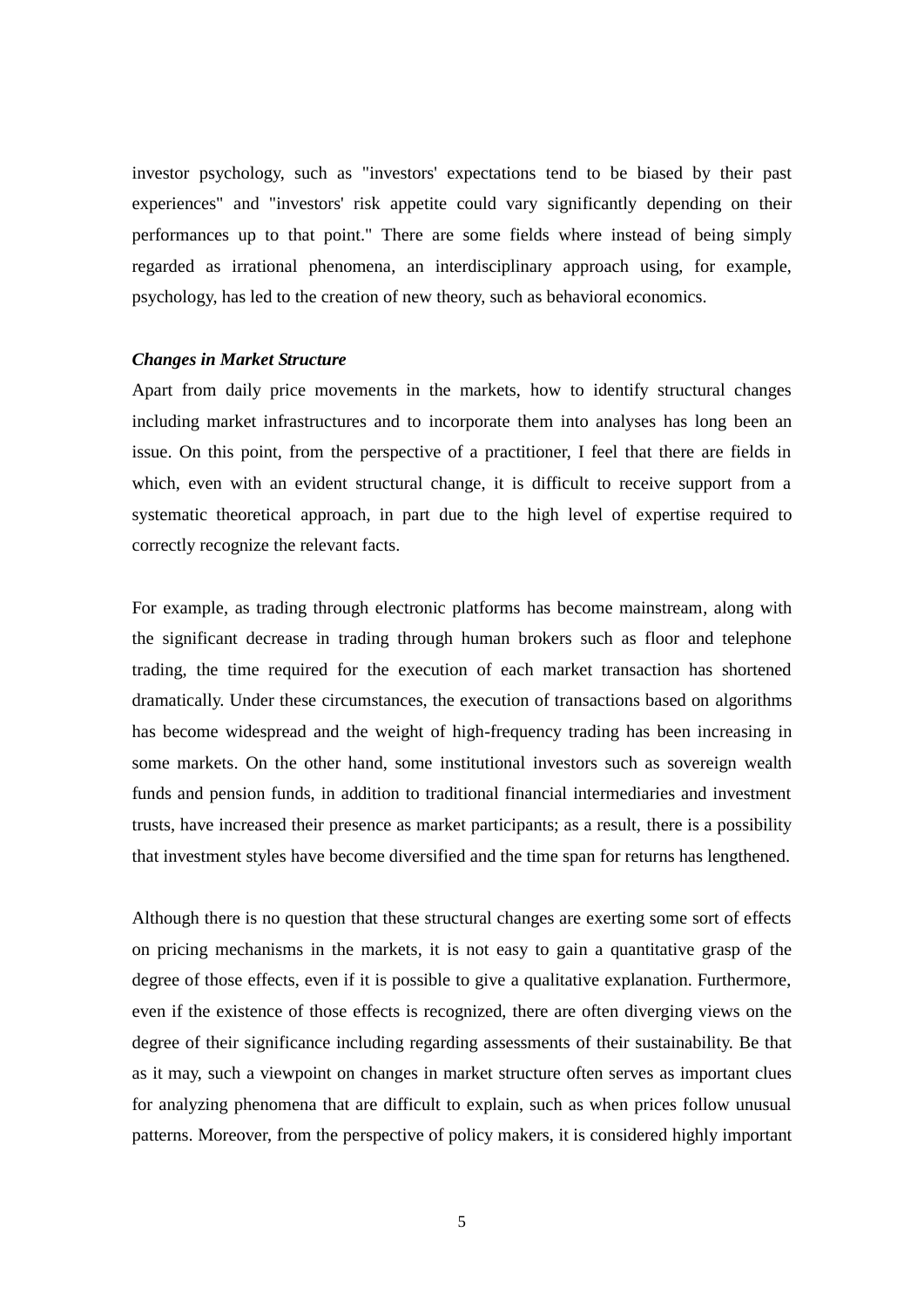to foster a better understanding of changes in market structure not only for market analyses in normal times, but also for assessing the situation in times of crises and considering countermeasures.

## **III. Recent Characteristic Events**

I have described three factors behind the clear division between theory on financial markets and reality. Next, I will give two examples related to that gap between theory and reality.

## *Flash Events*

-

First are so-called flash events, or sharp fluctuations in prices in major markets that occurred in a short period of time in recent years. A few of the widely known flash events that have been observed are the flash events in the U.S. stock markets in May  $2010<sup>2</sup>$ , the U.S. Treasury market in October 2014, $3$  and the British pound sterling foreign exchange market in October 2016.<sup>4</sup> These cases share the characteristics where prices or yields plunged and then recovered relatively rapidly in a very short period of time. All of those cases attracted significant interest, mainly as they occurred in major markets that are thought to have considerable liquidity. Although the full breadth of the events with regard to what actually took place has not been uncovered, analyses by staff of related authorities and other organizations suggest that a confluence of factors is likely to explain the events, rather than any single cause. Specifically, it has been pointed out that the reduced presence of traditional financial intermediaries that engage in market making and the increase in machine trading such as algorithmic trading and high-frequency trading could have exacerbated those sharp fluctuations in the markets.

Fortunately, those flash events did not cause a broad impact on global financial markets, which would have led to disruptions in funding by firms and governments and in asset management by investors. However, if similar phenomena occur frequently in major markets, we cannot completely deny the possibility that they would adversely affect

<sup>&</sup>lt;sup>2</sup> U.S. Commodity Futures Trading Commission and U.S. Securities and Exchange Commission (2010), "Findings regarding the Market Events of May 6, 2010."

<sup>3</sup> U.S. Department of the Treasury, Board of Governors of the Federal Reserve System, Federal Reserve Bank of New York, U.S. Securities and Exchange Commission, and U.S. Commodity Futures Trading Commission (2015), "The U.S. Treasury Market on October 15, 2014."

<sup>4</sup> Bank for International Settlements (2017), "The sterling 'flash event' of 7 October 2016."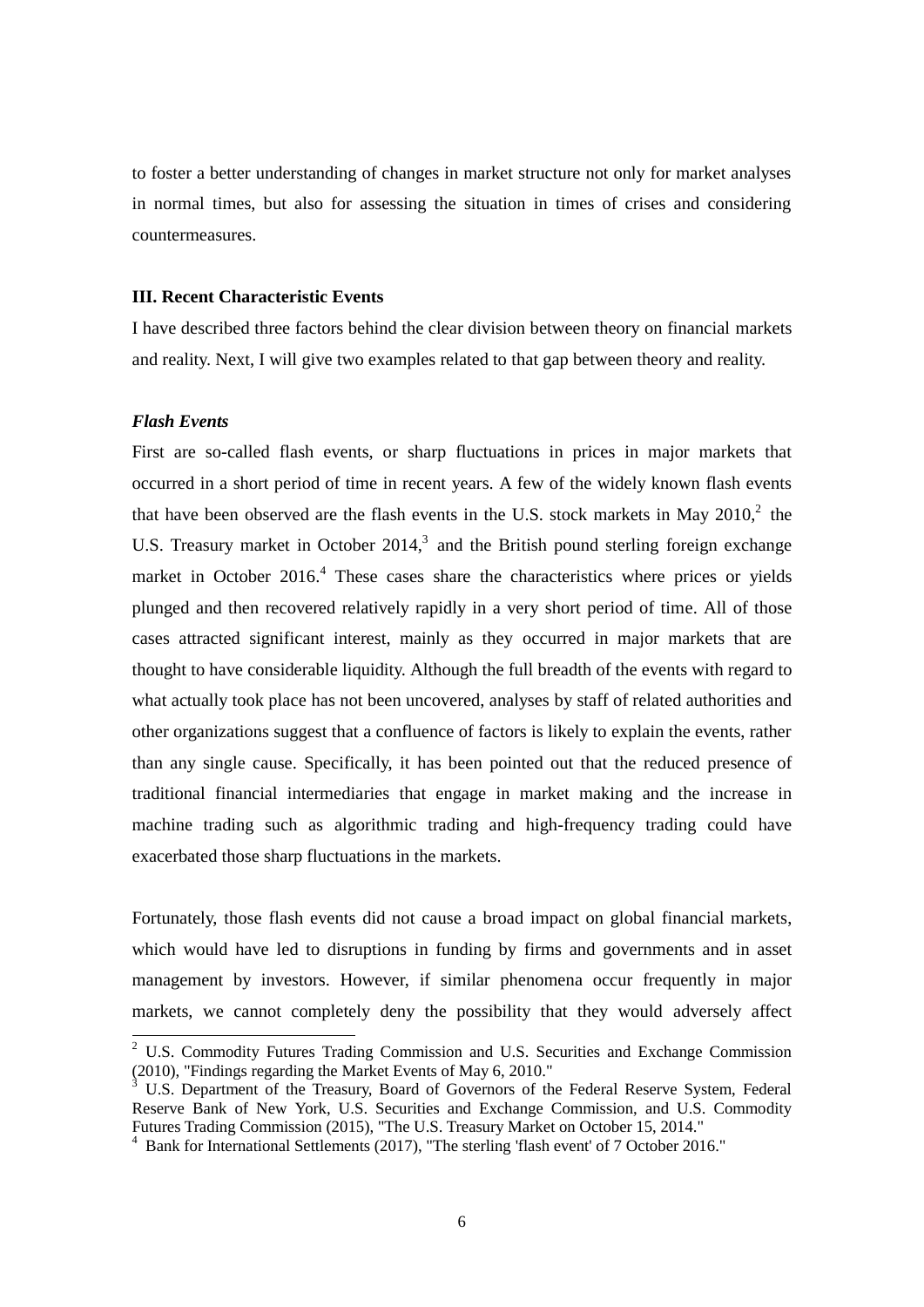financial systems and real economies. Existing theory does not seem to provide a sufficient explanation of how flash events occur; therefore additional research based on broader viewpoints, including on detailed market structures and behavioral patterns of market participants, and theoretical research are awaited.

#### *Effects of Financial Regulations*

The second example is the effects of global financial regulatory reforms following the financial crisis. It is necessary to strengthen financial regulations to restrain excess risk taking by financial institutions and investors and the accumulation of financial imbalances, both of which were causes of the financial crisis. However, there is a possibility that, depending on the content of the regulations and the implementation processes, market making and various arbitrage activity by financial institutions would be affected more than expected.

Recently, the introduction of regulatory reform aiming to enhance the soundness of U.S. money market funds (MMFs) brought about a large-scale shift of funds to funds that limit their investments to sovereign assets such as government debts. As a result, it was pointed out that the supply of U.S. dollars to overseas financial institutions -- in which MMFs previously played an active role -- has been constrained, thereby exerting effects on U.S. dollar funding costs. Since the total volume of funds before and after the regulatory reform has not changed, it is possible to claim that such costs will return to their previous levels at some point, as long as arbitrage functions and U.S. dollars can be supplied through other channels. Indeed, some new suppliers of U.S. dollars have started to emerge. However, it seems that it would take a considerable amount of time for both market participants supplying and funding U.S. dollars to adapt to the new environment and change their behavior.

Similarly, in the U.S. money markets, it has been reported that, in view of stronger balance sheet constraints stemming from regulations on leverage ratios and other factors, U.S. banks have become less active in interest rate arbitrage. In this situation, the interest rate on reserves at the Federal Reserve -- which was expected to function as the floor on the federal funds rate upon its introduction -- has changed in nature and now virtually functions as the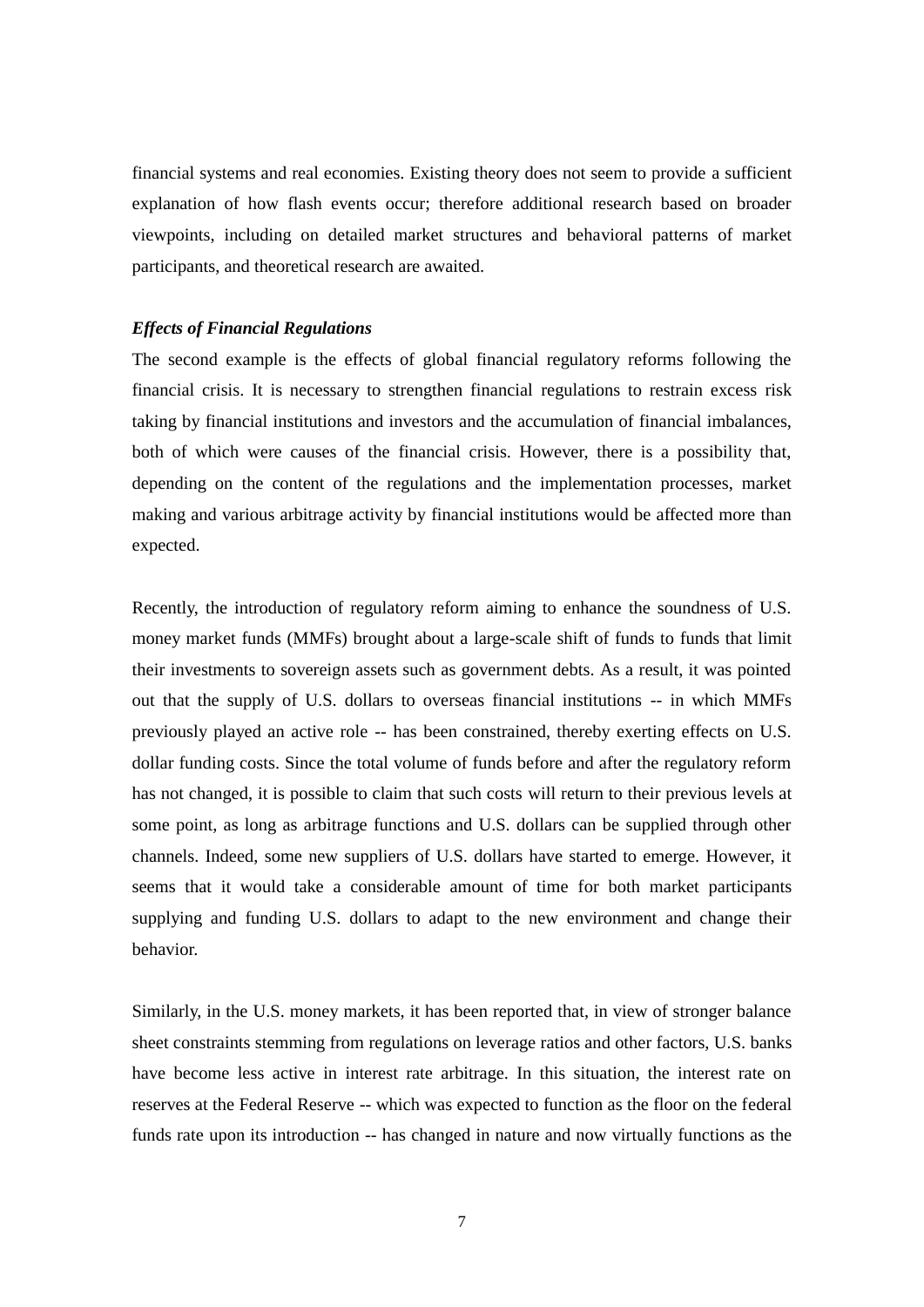ceiling rate, reflecting the money market structures in the United States. Taking into account the actual role of the interest rate on reserves, the Federal Reserve has proceeded with the normalization of monetary policy by providing a new means of absorbing funds, namely reverse repos, which forms a floor on the federal funds rate. Here, new practices have been created to raise interest rates with abundant liquidity in the financial system. This is an example where regulatory and structural factors exerted significant influence on the interest rate formation mechanism in the market and on central bank market operations.

## **IV. Relationship between Central Banks and the Markets**

## **A. Maintaining and Improving Market Functioning**

Mutual feedback between theory on financial markets and reality -- which I have elaborated on -- holds an important meaning for central banks.

With regard to the more practical aspects of business at central banks, monetary policy produces effects as central banks conduct operations through which they influence prices in financial markets, and as this spreads across the markets through arbitrage. Therefore, maintaining and improving market functioning is a very important issue for central banks.

In relation to this point, since September 2016, the Bank has implemented yield curve control, in which it sets the short-term policy interest rate at minus 0.1 percent, and purchases JGBs so that 10-year JGB yields remain at around 0 percent. Under this framework, it can be described that market mechanisms allow the entire yield curve to be consistent with the levels of short- and long-term interest rates indicated as the operating targets in the guideline for market operations. Furthermore, the Bank's Securities Lending Facility -- through which it temporarily provides Japanese government securities (JGSs) it holds depending on market conditions -- is conducted from the perspective of supporting that mechanism in the JGS markets.

Aiming to ensure stability and high functionality in financial markets, the Bank has actively supported initiatives such as (1) the development of market conventions including in the money markets and foreign exchange markets, (2) shortening of the JGB settlement cycle, and (3) the development of a market level business continuity plan. Moreover, the Bank is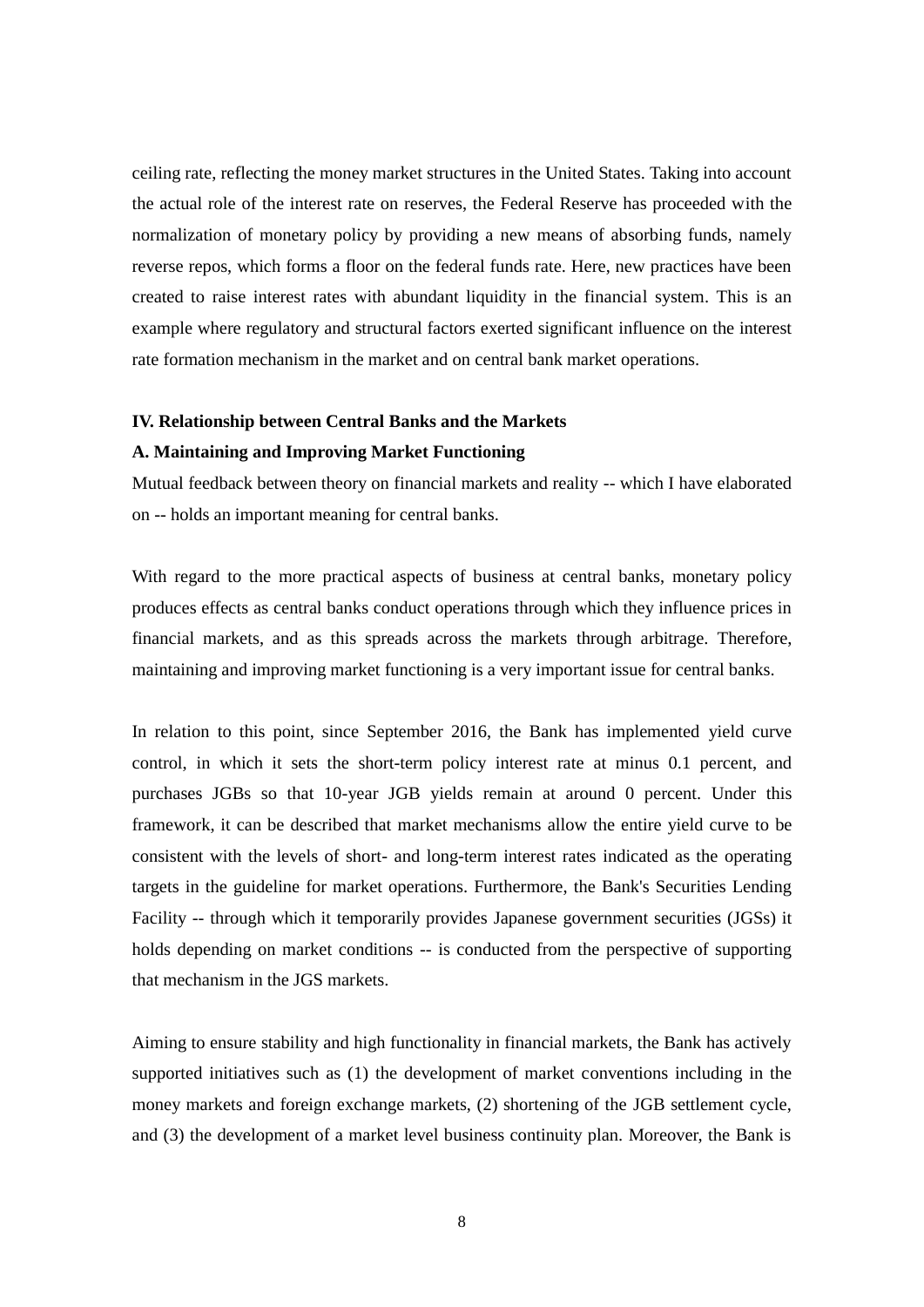committed to enhancing market infrastructures in a broader sense; for example, it has increased the availability of valuable data through collecting market transaction rates and releasing them. Although I will not go into the details today, the Bank administers a robust and convenient settlement system and ensures its stable operation with the same objectives. The Bank will continue to make those steady efforts towards maintaining and improving market functioning.

## **B. Unconventional Monetary Policy and Financial Markets**

The main mechanism of monetary policy conducted by central banks has traditionally been to influence short-term interest rates through their operations including purchases and sales of short-term government bonds, thereby exerting effects on long-term interest rates and prices of other financial assets. Nevertheless, following the global financial crisis, central banks faced with the "zero lower bound" on nominal short-term interest rates implemented policies directly influencing long-term interest rates and various risk premiums under which they conducted purchases of long-term government bonds and riskier assets such as CPs and corporate bonds, in order to respond to the significant deterioration of their economies. This is referred to as "unconventional monetary policy." As a result, the presence of central banks in the markets has become much more significant and their involvement with financial markets has changed.

That "unconventional monetary policy" has been highly effective in ensuring financial market stability and supporting economic activity. At the same time, however, it has given rise to a new issue in analyses of "market prices" formed by incorporating the actions and expectations of various economic bodies, that is, interactions with "the effects of central banks' policies." Further research on this issue is necessary. Moreover, there is a possibility that developments in financial markets would have effects on the sentiment of consumers and businesses as well as on their spending activity, thereby amplifying fluctuations in the real economy. Thus, it is important for macro policy makers to gain an appropriate grasp of the interactions between financial markets and the real economy.

## **C. Market Intelligence**

In this manner, central banks conduct analyses of information produced in financial markets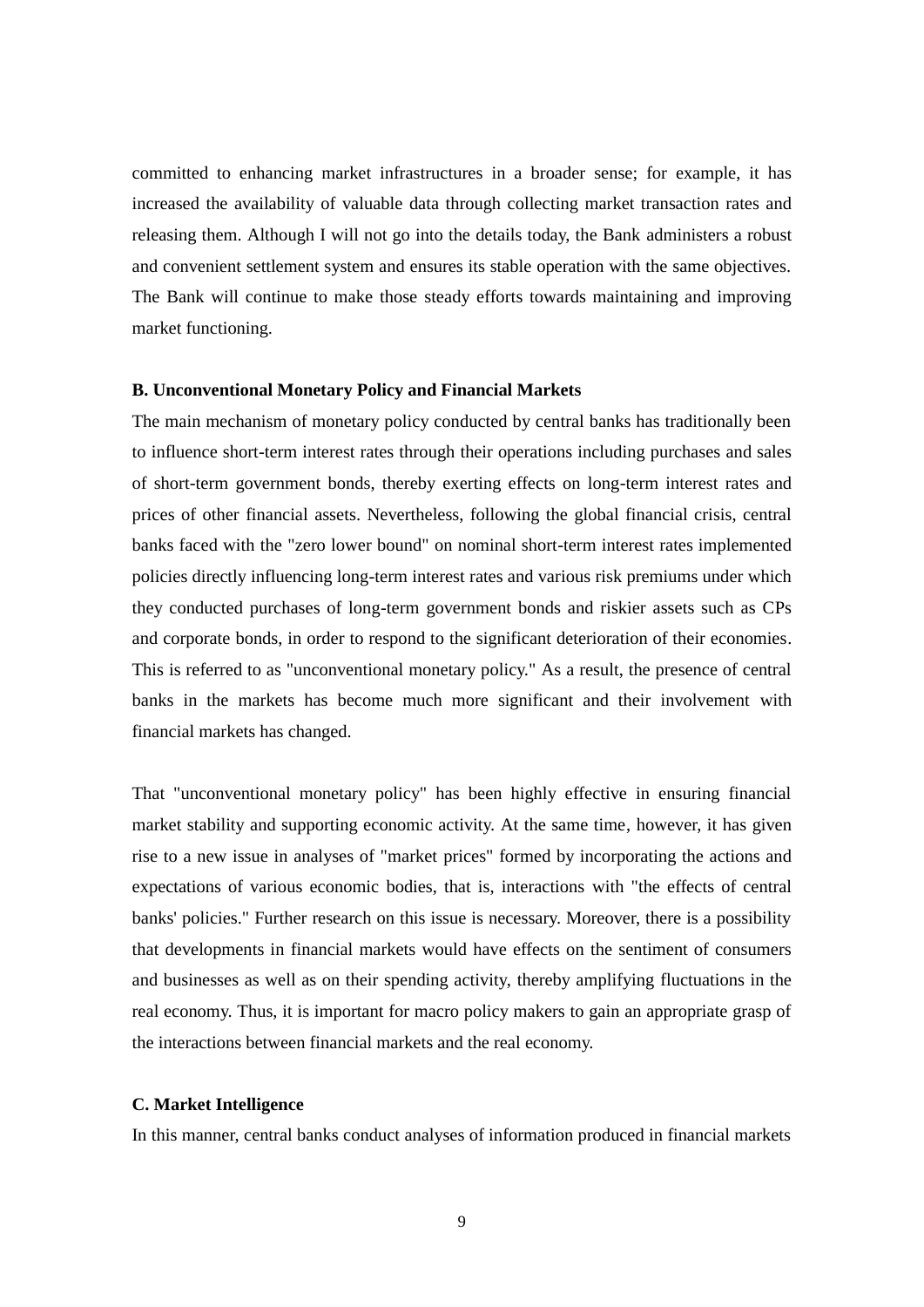that are the basis for their policy making and market operations. However, it is not at all easy to understand the causes and background of complex developments in the markets. To this end, it is necessary to carry out multidimensional analyses by, for example, utilizing traditional theories on the intrinsic value of financial assets and the markets' efficiency, as well as findings obtained from new research such as that on pricing mechanisms in the markets under "unconventional monetary policy," and taking into account the views of market participants that actually trade. Furthermore, it is considered necessary to continuously deepen our understanding of market structures such as in terms of systems and regulations, in addition to investors' characteristics and their trading styles, and sharpen our awareness of issues on their potential effects.

Such collection of information and analyses on market developments are referred to as "market intelligence." In this process, exchanging opinions with a diverse range of financial market participants is indispensable. It is certainly possible to enhance our understanding of the essence of financial markets by obtaining the views of as many market participants as possible. As a part of those efforts, the Bank's staff are in contact with a broad range of market participants on various levels, and conduct surveys targeting participants in the money markets and bond markets.

## **Concluding Remarks**

As I have explained, for central banks, financial markets are not only a place to conduct market operations in implementing monetary policy, but also a place to obtain valuable information. In addition, central banks have a significant interest in the sound functioning of the markets, as a condition for the effects of their monetary policies to spread smoothly.

In this context, as the Bank has significantly benefited from developments in theory on financial markets, it has made its own efforts in theoretical research, utilizing findings obtained through practices including the conduct of monetary policy, daily market operations, and analyses. From this unique position, the Bank will continue playing a role of serving as a bridge between theory and practice.

Today's meeting is a great opportunity for discussions among numerous experts from academia and practitioners from financial markets. I would like to close by expressing my